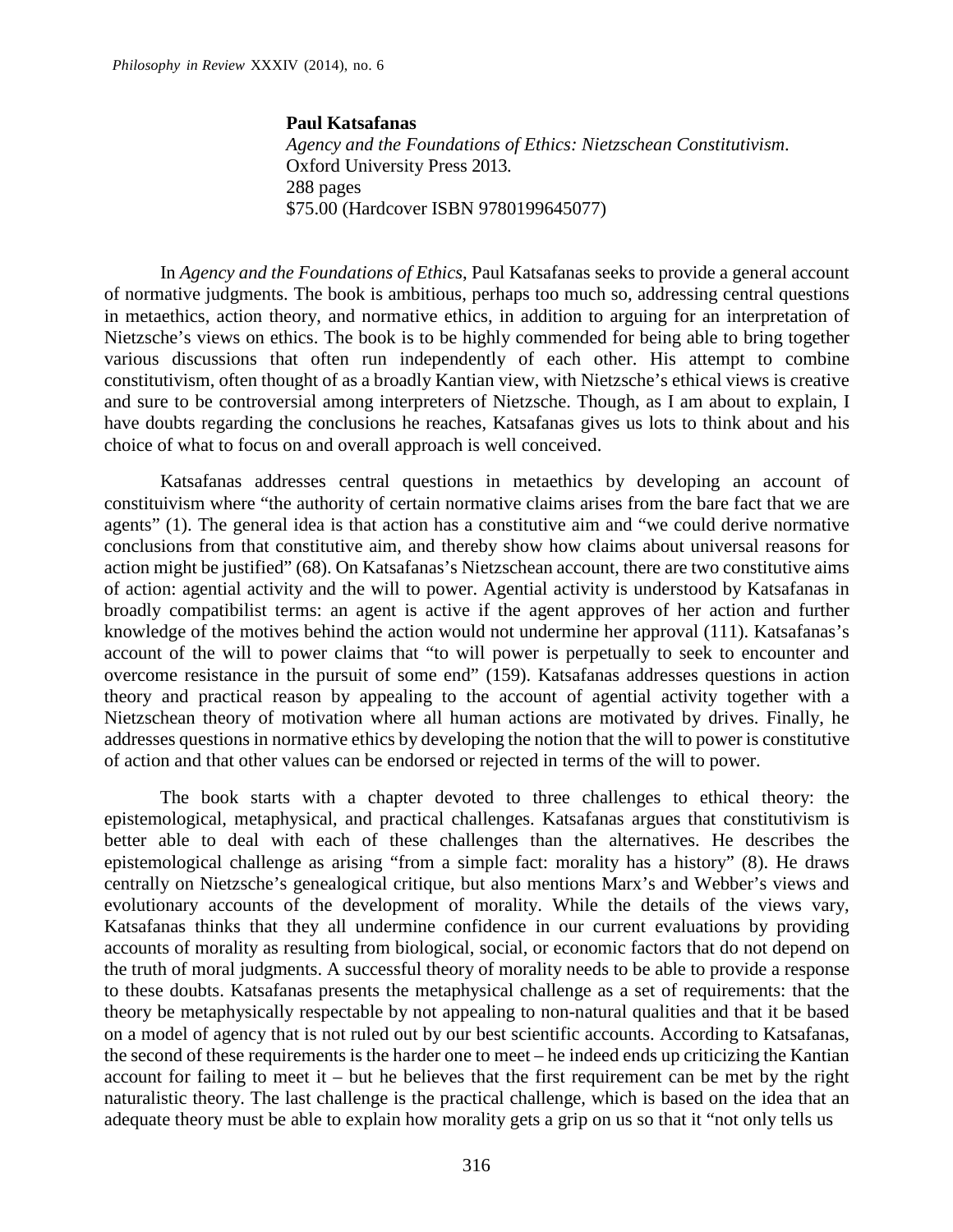what to do, but purports to outweigh many competing claims about what to do" (19). When it comes to the practical challenge, Katsafanas once again turns to Nietzsche to press the worry that we could stop seeing any value as authoritative: "the whole system of normative judgments might become detached from practical deliberations" (24). Katsafanas sees the challenge as avoiding nihilism, avoiding a point of view from which normative judgments have no authoritative value and thus nothing really matters.

Katsafanas claims that constitutivism is better able to deal with these three challenges than the alternatives. He argues that non-reductive realism (his discussion is focused on Parfit and Scanlon) fails on all three challenges. He argues that Aristotelian theories which attempt to derive facts from the natures of things (he focuses on Hurthouse, Thomson, and Bloomfield) fare better on the epistemological and also perhaps the metaphysical challenge but they have trouble answering the practical challenge. According to Katsafanas, Humean theories, which hold "that normative facts must be explained by some conative state of the agent" (32), do pretty well with the metaphysical and the practical challenges but not so well with the epistemological challenge. He finally considers the Kantian theories and discusses at some length Velleman's and Korsgaard's views in Chapters 3 and 4 respectively. On Katsafanas's view, the Kantian theories, attempting to derive universal normative claims from facts about agency, could work in principle given that they are constitutivist theories in some ways similar to the one that Katsafanas himself is defending. However, he argues that the Kantian views rely on a misguided account of agency, one that is not naturalistically respectable or supported by empirical results. In addition, he claims that the Kantian accounts fail to derive any substantial normative conclusions. Except for the discussion of Velleman and Korsgaard's Kantian views, which get two dedicated chapters, the discussion of the other three views is somewhat quick; defenders of non-reductive realism, Aristotelian theories, and Humean theories may not find enough to convince them that constitutivism is a superior view. Nonetheless, Katsafanas dedicates Chapter 2 to making the case for and responding to objections to constitutivism. This discussion is well developed and even if he hasn't provided enough in Chapter 1 to show the other theories lacking, Chapter 2 may sway some to take constitutivism as a serious alternative to the others.

Chapter 2 defends the view that normativity is found in inescapability. This is a bold claim that faces a number of objections, including for example that it attempts to derive an ought from an is, or that it is simply false: inescapability just does not entail normativity. Of particular note in this discussion is his attempt to respond to Enoch's challenges to constitutivism. Katsafanas is honest and bold in stating the claim that normativity is found in inescapability and in defending it. The view he is defending is perhaps found in other constitutivist theories, like Korsgaard's and Velleman's, but it is not directly stated as such. According to Katsafanas, "all that we need, in order for the constitutvist project to work, is the claim that aims in general generate standards of success" (57). One of the strongest objections to constitutivism is focused exactly on that claim and may be derived from G.E. Moore's critique of evolutionary accounts of ethics. The idea is that even if we can't avoid having a certain goal or aim, we may still find that aim lacking in value. We may find ourselves unable to escape the constitutive aims of agency, while nonetheless wishing that we could. We may find that there are certain things that we can't avoid pursuing or aiming at but we may still disapprove of such pursuits. Attempting to respond to this charge, Katsafanas says: "approval of the constitutive aim, or caring about the constitutive aim, would not be normatively relevant. Caring does serve a function in the case of optional, non-constitutive aims, for these aims often weaken once the agent's approval dissipates. In the case of the constitutive aim, though, approval cannot have this effect: If the aim is constitutive of agency, it will be ineluctable. Approval of the aim might be nice but it is not necessary" (59). Katsafanas seems to think that approval of the constitutive aim of action is